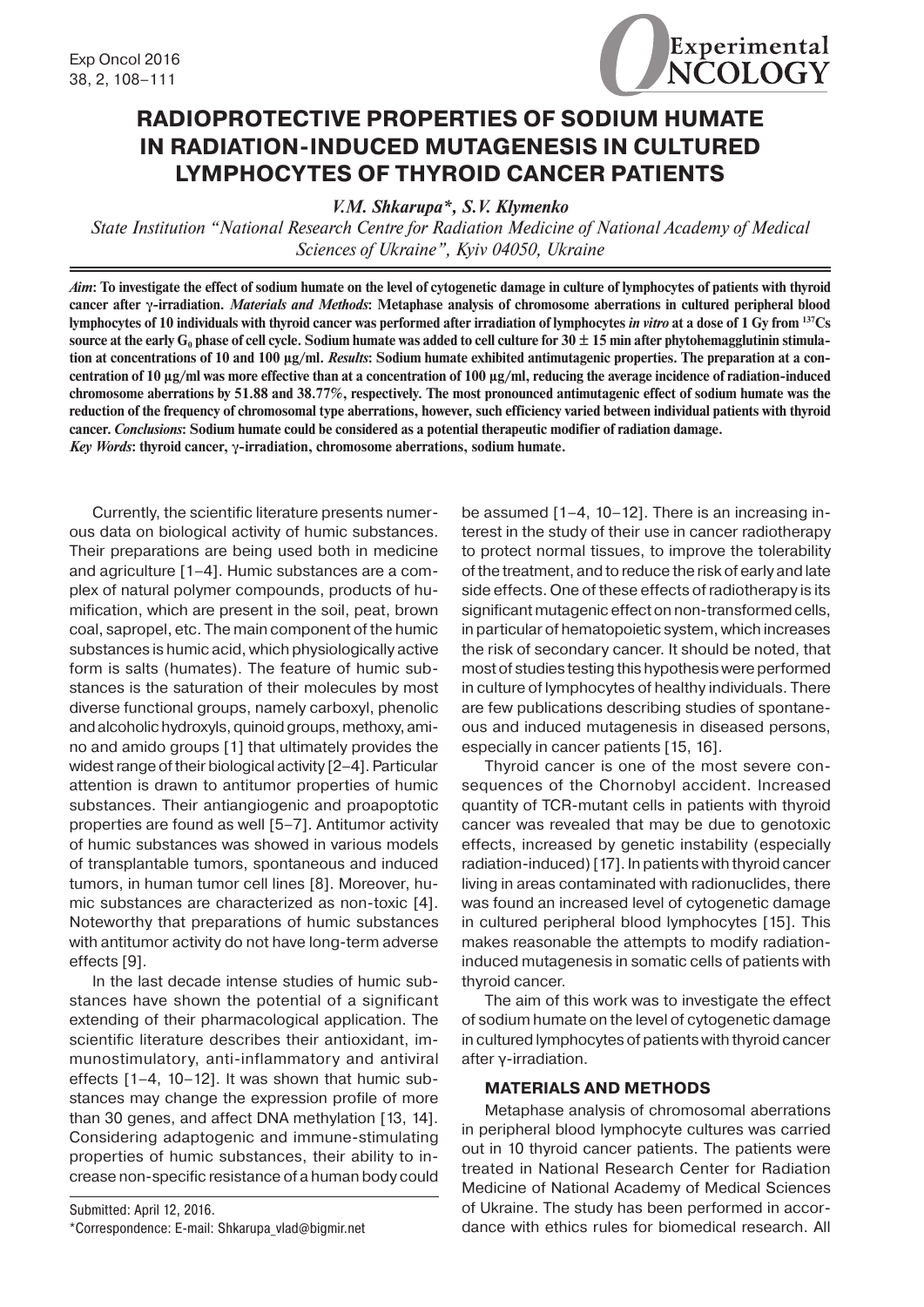patients gave an informed consent for the participation in the study.

Irradiation of lymphocytes was held *in vitro* at a dose of 1 Gy from 137Cs source (IBL 437C, France, dose rate  $-2.46$  Gy/min) in the early G<sub>0</sub> phase of the cell cycle. After phytohemagglutinin stimulation, during  $30 \pm 15$  min after radiation exposure, sodium humate (Agrohіmpak, Ukraine) was added to the culture of lymphocytes at concentrations of 10 or 100 μg/ml. In each case, at least 100 metaphases were examined for numerical as well as structural aberrations. The average group indexes were calculated as the ratio of the total number of chromosomal aberrations to the total number of analyzed cells. Antimutagenic activity was determined by a reduction in the frequency of chromosome aberrations that was calculated as a percentage. Probability of differences was assessed by the criterion of Fisher.

## **RESULTS AND DISCUSSION**

Table 1 shows the results of analysis of the sodium humate impact on the frequency of spontaneous and radiation-induced chromosome aberrations in lymphocyte cultures of thyroid cancer patients.

**Table 1.** Antimutagenic effect of sodium humate in the culture of peripheral blood lymphocytes of patients with thyroid cancer after irradiation *in vitro* at a dose of 1 Gy from 137Cs

|                                                                     | Frequency           | Anti-      |
|---------------------------------------------------------------------|---------------------|------------|
| Treatment                                                           | of chromosome       | muta-      |
|                                                                     | aberrations per     | genic ef-  |
|                                                                     | 100 cells           | fect, %    |
| Control                                                             | $3.75 \pm 0.51$     |            |
| Sodium humate, 10 µg/ml                                             | $2.61 \pm 0.46*$    |            |
| Sodium humate, 100 µg/ml                                            | $3.65 \pm 0.52$     |            |
| Irradiation, 1 Gy                                                   | $21.51 \pm 0.95$    |            |
| Irradiation, $1 \text{ Gy} + \text{sodium humate}$ , $10 \mu q/ml$  | $10.35 \pm 0.66$ ** | $51.88***$ |
| Irradiation, $1 \text{ Gy} + \text{sodium humate}$ , $100 \mu q/ml$ | $13.17 \pm 0.69**$  | 38.77      |

*Note*: \**p* = 0.08 compared to untreated control; \*\**p* < 0.05 compared to the effect of irradiation; \*\*\**р* < 0.05 compared to irradiation, 1 Gy with addition of sodium humate, 100 μg/ml.

The average spontaneous frequency of chromosome aberrations was  $3.75 \pm 0.51$  aberrations per 100 cells. However, a range of minimal and maximal individual values of this index varied from 0.00 to 8.15  $\pm$  2.36 aberrations per 100 cells. Sodium humate at a concentration of 100 μg/ml did not reduce the mean values of spontaneous mutagenesis. The tendency to reduce the average frequency of spontaneous aberrations in cultured lymphocytes of thyroid cancer patients (2.61  $\pm$  0.46 aberrations/100 cells) modified by humic preparation at a concentration of 10 μg/ml had insufficient level of statistical significance  $(p = 0.08)$ . The average frequency of chromosome aberrations in cultured lymphocytes of patients with thyroid cancer after irradiation *in vitro* was 21.51 ± 0.95 aberrations/100 cells. The range of minimal and maximal individual values of this index varied from 13.16  $\pm$  2.49 to 27.50  $\pm$  4.08 aberrations per 100 cells. Addition of sodium humate after exposure has shown an expressed antimutagenic effect. Antimutagenic efficiency of sodium humate at a concentration of 10 μg/ml (antimutagenic effect  $-51.88%$ ) was significantly higher ( $p < 0.05$ ) than by the impact of the

preparation at a concentration of 100 μg/ml (antimutagenic effect — 38.77%).

Reduction of the radiation-induced chromosome aberrations frequency as a result of the sodium humate action was mainly due to the decrease of aberrations of chromosomal type (Table 2). Reduction of the average frequency of aberrations of chromatide type to 26.44% by addition of the preparation at a concentration of 10 μg/ml, and to 24.92% by addition of the preparation at a concentration of 100 μg/ml had not reached statistical significance.

| <b>Table 2.</b> Effect of sodium humate on the frequency of radiation-induced |
|-------------------------------------------------------------------------------|
| chromosomal and chromatide type aberrations (average value)                   |

|                           | Frequen-        | Anti-   | Frequen-                        | Anti-   |
|---------------------------|-----------------|---------|---------------------------------|---------|
|                           | cy of chroma-   | muta-   | cy of chromo-                   | muta-   |
| Treatment                 | tide type aber- | qenic   | somal type                      | qenic   |
|                           | rations per     | effect, | aberrations                     | effect, |
|                           | 100 cells       | %       | per 100 cells                   | %       |
| Irradiation, 1 Gy         | $3.29 \pm 0.41$ |         | $18.22 \pm 0.90$                |         |
| Irradiation, 1 Gy + sodi- | $2.42 \pm 0.33$ | 26.44   | $7.92 \pm 0.58$ *               | 56.53*  |
| um humate, 10 µg/ml       |                 |         |                                 |         |
| Irradiation, 1 Gy + sodi- | $2.47 \pm 0.32$ |         | 24.92 $10.70 \pm 0.63$ * 41.27* |         |
| um humate, 100 µg/ml      |                 |         |                                 |         |

*Note*: \* $p$  < 0.05 as compared to the effect of irradiation.

Analysis of cytogenetic indexes at the individual level (Table 3 and 4) found significant differences in the response on radiation exposure and antimutagenic effect of sodium humate.

**Table 3.** Individual indexes of antimutagenic effect of sodium humate (10 μg/ml) in the culture of peripheral blood lymphocytes of patients with thyroid cancer after irradiation *in vitro* at a dose of 1 Gy from 137Cs

| Culture        | Frequency of chromosome aberrations per 100 cells |                 |                                  | Anti-               |         |
|----------------|---------------------------------------------------|-----------------|----------------------------------|---------------------|---------|
| of lym-        |                                                   | Sodium hu-      |                                  | Irradiation,        | muta-   |
| phocytes,      | Control                                           | mate            | Irradiation,                     | $1 Gy + sodium$     | genic   |
| pa-            |                                                   | $(10 \mu g/ml)$ | 1 Gy                             | humate              | effect, |
| tient's ID     |                                                   |                 |                                  | $(10 \mu g/ml)$     | %       |
| $T_{1}$        | $0.00 \pm 0.00$                                   | $1.00 \pm 0.99$ | $18.00 \pm 2.72$                 | $9.55 \pm 1.98$ **  | 46.94   |
| T <sub>2</sub> | $0.39 \pm 0.38$                                   | $0.83 \pm 0.83$ | $13.16 \pm 2.49$                 | $4.76 \pm 1.47**$   | 63.83   |
| $T_3$          | $0.73 \pm 0.72$                                   | $0.95 \pm 0.95$ | $16.33 \pm 2.13$                 | $6.67 \pm 1.44**$   | 59.16   |
| $T_4$          | $1.00 \pm 0.99$                                   | $2.00 \pm 1.40$ | $22.50 \pm 3.30$                 | $16.67 \pm 2.54***$ | 25.91   |
| T,             | $2.99 \pm 1.47$                                   | $2.00 \pm 1.40$ | $19.00 \pm 2.77$                 | $8.00 \pm 1.92**$   | 57.90   |
| $\mathsf{T}_6$ | $3.85 \pm 1.69$                                   | $2.00 \pm 1.40$ | $16.00 \pm 2.99$                 | $6.00 \pm 1.37**$   | 62.50   |
| T,             | $4.88 \pm 1.51$                                   | $3.00 \pm 1.71$ | $19.00 \pm 3.92$                 | $16.00 \pm 3.67***$ | 15.79   |
| T,             | $5.80 \pm 1.56$                                   |                 | $5.00 \pm 1.62$ 15.00 $\pm 3.57$ | $14.00 \pm 2.45***$ | 6.67    |
| T <sub>9</sub> | $6.60 \pm 1.46$                                   |                 | $2.73 \pm 1.09$ $27.25 \pm 2.09$ | $10.00 \pm 2.12**$  | 63.30   |
| $T_{10}$       | $8.15 \pm 2.36$                                   |                 | $6.00 \pm 2.38$ $27.50 \pm 4.08$ | $18.50 \pm 2.75**$  | 32.73   |
|                |                                                   |                 |                                  |                     |         |

*Note*: \* $p$  < 0.05 compared to untreated control; \*\* $p$  < 0.05 compared to the effect of irradiation; \*\*\**p* > 0.05 compared to the effect of irradiation.

**Table 4.** Individual indexes of antimutagenic effects of sodium humate (100 μg/ml) in the culture of peripheral blood lymphocytes of patients with thyroid cancer after irradiation *in vitro* at a dose of 1 Gy 137Cs

| Culture                    | Frequency of chromosome aberrations per 100 cells |                   |                  | Anti-               |          |
|----------------------------|---------------------------------------------------|-------------------|------------------|---------------------|----------|
| of lym-                    |                                                   | Sodium            |                  | Irradiation,        | muta-    |
| phocytes,                  | Control                                           | humate            | Irradiation,     | $1 Gy + sodi-$      | genic    |
| pati-                      |                                                   |                   | 1 Gy             | um humate           | effect,  |
| ent's ID                   |                                                   | $(100 \mu g/ml)$  |                  | $(100 \mu g/ml)$    | %        |
| T.                         | $0.00 \pm 0.00$                                   | $1.00 \pm 0.99$   | $18.00 \pm 2.72$ | $10.00 \pm 2.02**$  | 44.44    |
| Т,                         | $0.39 \pm 0.38$                                   | $0.87 \pm 0.87$   | $13.16 \pm 2.49$ | $5.58 \pm 1.64**$   | 57.60    |
| $T_3$                      | $0.73 \pm 0.72$                                   | $1.82 \pm 1.28$   | $16.33 \pm 2.13$ | $10.00 \pm 2.37**$  | 38.76    |
| Τ,                         | $1.00 \pm 0.99$                                   | $3.33 \pm 1.79$   | $22.50 \pm 3.30$ | $15.83 \pm 3.33***$ | 29.64    |
| T,                         | $2.99 \pm 1.47$                                   | $4.00 \pm 1.96$   | $19.00 \pm 2.77$ | $9.50 \pm 2.07**$   | 50.00    |
| $\mathsf{T}_6$             | $3.85 \pm 1.69$                                   | $4.17 \pm 1.82$   | $16.00 \pm 2.99$ | $6.00 \pm 1.37**$   | 62.50    |
| T,                         | $4.88 \pm 1.51$                                   | $4.00 \pm 1.96$   | $19.00 \pm 3.92$ | $15.83 \pm 3.33***$ | 16.68    |
| Τ,                         | $5.80 \pm 1.56$                                   | $6.79 \pm 1.98$   | $15.00 \pm 3.57$ | $17.60 \pm 1.46***$ | $-17.33$ |
| T,                         | $6.60 \pm 1.46$                                   | $3.79 \pm 1.18^*$ | $27.25 \pm 2.09$ | $16.89 \pm 2.50**$  | 38.02    |
| $\mathsf{T}_{\mathsf{10}}$ | $8.15 \pm 2.36$                                   | $7.00 \pm 2.55$   | $27.50 \pm 4.08$ | $18.45 \pm 2.70$    | 32.91    |

*Note*:\**р* < 0.05 compared to untreated control; \*\**p* < 0.05 compared to the effect of irradiation; \*\*\**p* > 0.05 compared to the effect of irradiation.

Most researchers believe that if the preparation reduces the induced damage by less than 10%,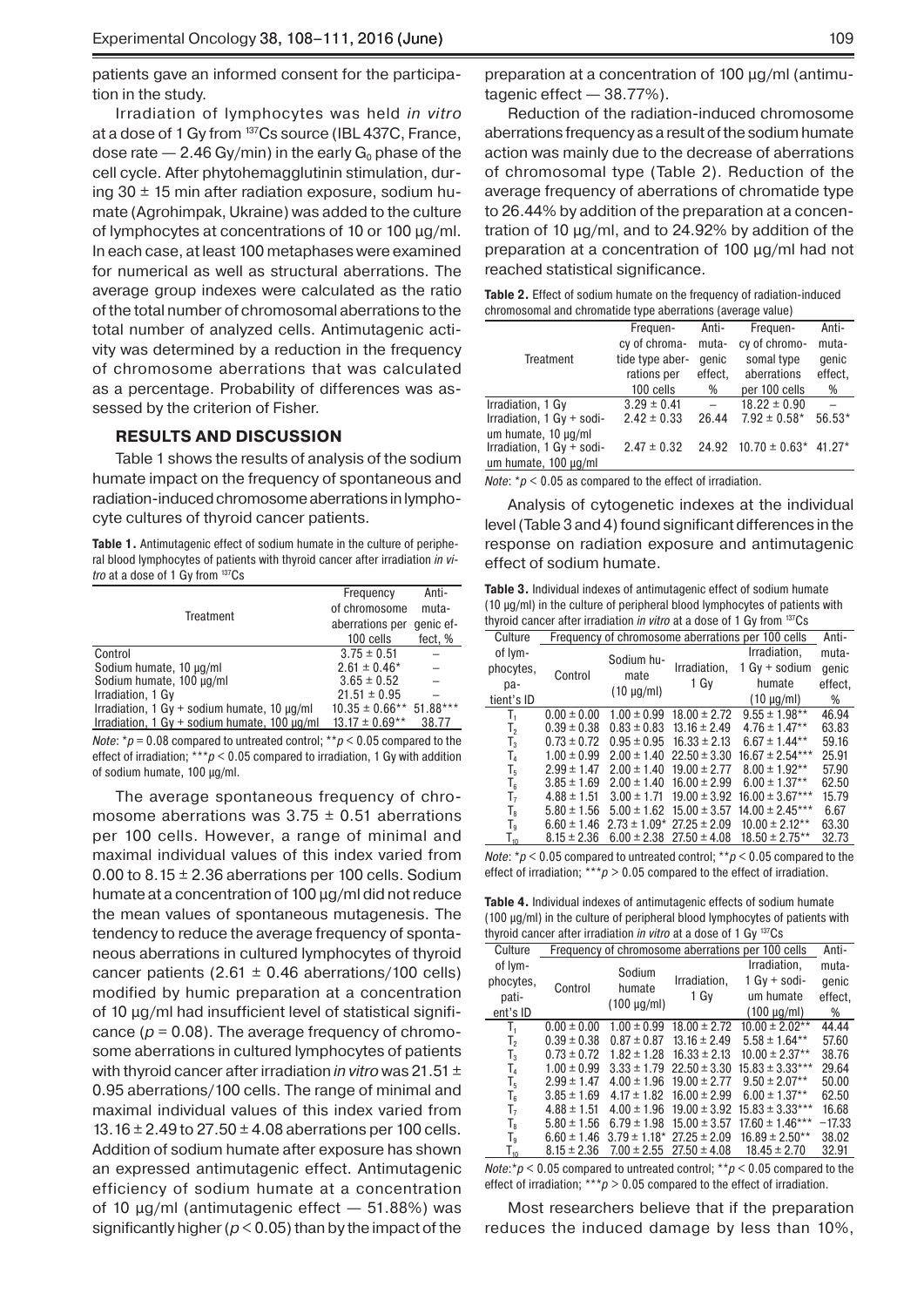it could not be considered antimutagenic. Substances that reduce the frequency of aberrations at the range of 10.1–20.0% usually are being called "very weak", and at in the range of  $20.1-40.0\%$  — "weak" antimutagens. Reducing the frequency of aberrations by 40.1–80.0% is typical for the majority of antimutagens of "average" performance. Substances, that can reduce the level of induced damage by more than 80%, are related to the group of "strong" antimutagens [18]. In cultures of lymphocytes of patients  $T_7$  and  $T_8$  sodium humate did not show antimutagenic properties. In a lymphocyte culture of patient  $T_4$  weak antimutagenic activity of humic preparation (25.91% at a concentration of 10 μg/ml and 29.64% at a concentration of 100 μg/ml) had insufficient statistical significance. In other cases, sodium humate has showed the properties of antimutagen of "average efficiency". Antimutagenic effect of sodium humate did not depend on the level of spontaneous or initial radiation-induced mutagenesis.

In the context of possible modifying of the spontaneous and induced mutagenesis in the culture of human lymphocytes the study on radioprotective properties of timalin should be mentioned [15, 16]. In the culture of lymphocytes of thyroid cancer patients, who reside in the territories of Ukraine with increased density of radioactive contamination from the Chornobyl accident, timalin reduced the average level of spontaneous chromosome aberrations from  $6.0 \pm 0.7$  to  $2.0 \pm 0.5\%$  [15]. In our study, the average frequency of chromosome aberrations induced by sodium humate at a concentration of 10 μg/ml was similar and amounted to 2.61  $\pm$  0.46 aberrations per 100 cells, although the spontaneous frequency was lower and amounted to  $3.75 \pm 0.51$  aberrations per 100 cells. It is possible that studied substances can reduce the frequency of spontaneous chromosome aberrations only to a certain level, or under particular circumstances of increased spontaneous mutagenesis.

In a situation, where the individual frequency of spontaneous chromosome aberrations in the cultured lymphocytes of thyroid cancer patients was within the average population values (0–3 aberrations per 100 cells), it showed no reduction of spontaneous level by addition of sodium humate. Among those with high levels of spontaneous mutagenesis, antimutagenic effect of sodium humate manifested in lymphocyte cultures of two patients ( $T_9$  and  $T_{10}$ ), in one of which  $(T<sub>9</sub>)$  preparation in both studied concentrations leads to the significant reduction of spontaneous frequency of chromosome aberrations.

Dyomina [15] have shown that the timalin added to cultured lymphocytes of thyroid cancer patients irradiated at a dose of 0.3 Gy, reduced the percentage of aberrant cells from  $9.0 \pm 1.7$  to  $2.1 \pm 1.0\%$ , compared to irradiated control. So, timalin could be effective if added before irradiation [19]. During timalin action on lymphocytes at  $G_1$  phase of cell cycle subsequently exposed to a high dose irradiation (2 Gy), the author observed an opposite cytogenetic effect, an increased frequency of radiation-induced aberrations from  $18.0 \pm 1.9$  to  $26.0 \pm 2.5$ %, which was explained by timalin influence on radiation-induced mitotic delay [16]. The essential difference between these data and our study was that sodium humate showed antimutagenic effectiveness by its action after irradiation exposure. This allows considering it as a potential therapeutic modifier of radiation damage [19].

It is believed that effectiveness of radioprotective substances after cell irradiation could be caused by activation of DNA repair or other irradiation recovery processes, in particular stimulation of repopulation [19]. Repopulation as a reaction of organisms to irradiation exposure was studied in detail in many model systems, including its stimulation by antimutagens [19–21]. Well-known adaptogenic properties of humates suppose their impact also on other processes of post-radiation recovery [1–4]. The view on mechanisms of radioprotective action of sodium humate in the culture of human lymphocytes is supported by the results of our previous studies done in plant test-system. In particular, the multiplicity of genoprotective mechanisms of humic substances, including the activating reparation processes and stimulation of repopulation has been shown [22].

In conclusion, antimutagenic effect of sodium humate was revealed, what allows to consider it as potential therapeutic modifier of radiation damage. The preparation at a concentration of 10 μg/ml was more effective than at a concentration of 100 μg/ml, reducing the average incidence of radiation-induced chromosome aberrations by 51.88 and 38.77%, respectively. Antimutagenic effect was manifested mainly by reduction of the frequency of chromosome type aberrations. There were individual differences in antimutagenic efficacy of sodium humate in cultured lymphocytes of thyroid cancer patients.

## **REFERENCES**

**1.** Pena-Mendez EM, Havel J, Patocka J. Humic substances — compounds of still unknown structure: applications in agriculture, industry, environment, and biomedicine. J Appl Biomed 2005; **3**: 13–24.

**2.** Klöcking R, Helbig B. Medical aspects and applications of humic substances. In: Biopolymers for Medical and Pharmaceutical Applications. Steinbüchel A, Marchessault RH, Eds. Weinheim: Wiley-VCH Verlag GmbH & Co, 2005: 3–15.

**3.** Zhou XP, Zhang YC, Zhang SW, *et al.* New progress in medical research of bio-humic acid. Appl Mech Mater 2012; **138–139**: 1228–33.

**4.** Buzlama AV. Experimental study of pharmacological properties of humic acid salts [dissertation]. Voronezh: Voronezh State Medical University named after N.N. Burdenko, 2014. 410 p. (in Russian).

**5.** Pant K, Singh B, Thakur N. Shilajit: a humic matter panacea for cancer. Int J Toxicol Pharmacol Res 2012; **2**: 17–25.

**6.** Rayhlin NT, Blanko FF, Stepanova EV, *et al.* Study of anti-angiogenic properties of new drug butafol. Russ J Bioter 2007; **6**: 49 (in Russian).